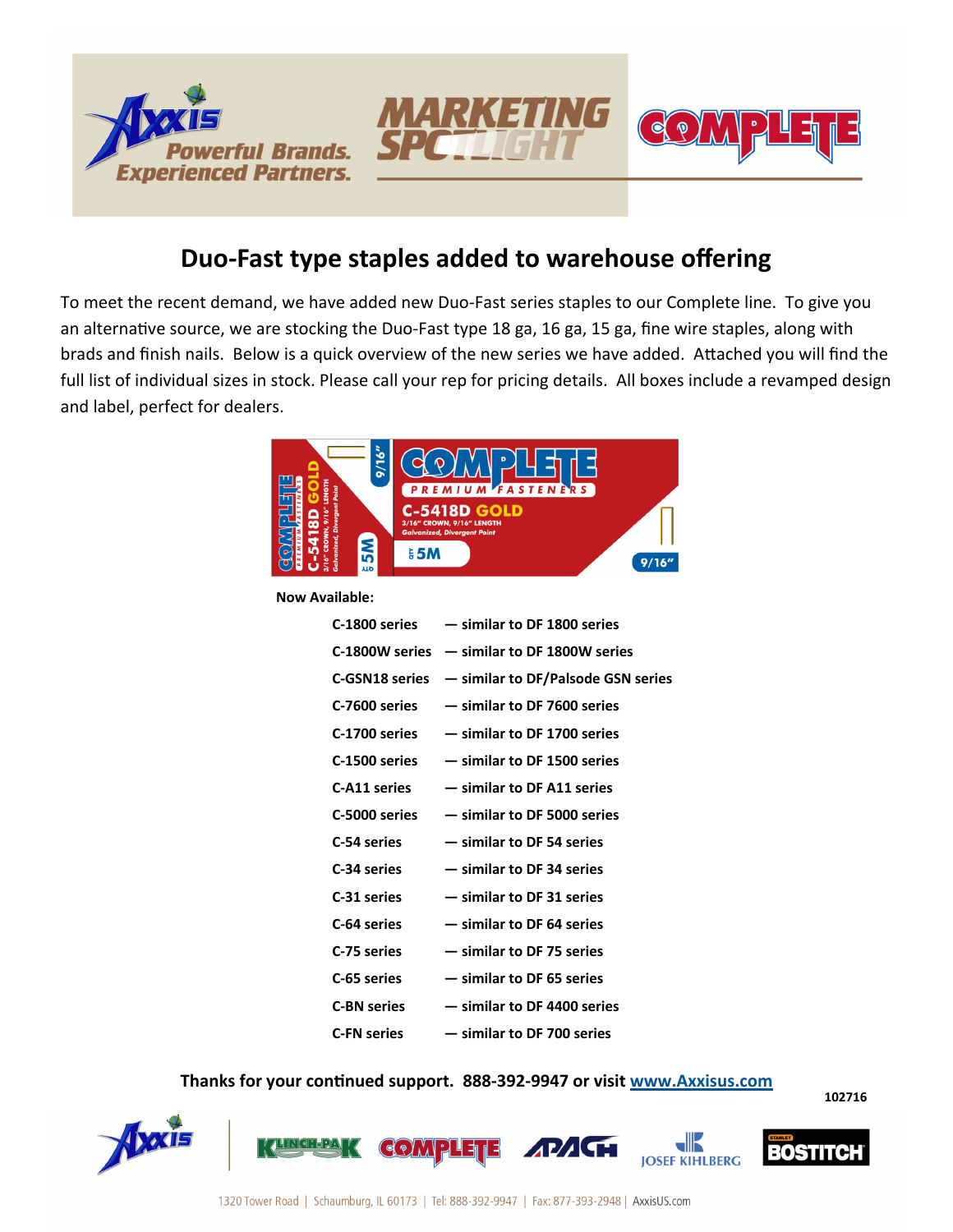

**Axxis 102516 DF**

| <b>Fastener</b>                           | <b>Description</b>                               | Leg<br>Length  | Crown | M/<br>Unit | Boxes /<br>Case | Skid | Boxes / Weight /<br><b>Skid</b> |
|-------------------------------------------|--------------------------------------------------|----------------|-------|------------|-----------------|------|---------------------------------|
|                                           |                                                  |                |       |            |                 |      |                                 |
| Similar to Duo-Fast 1800 & Senco L series |                                                  |                |       |            |                 |      |                                 |
| C-1820/L10                                | 18 Gauge, 1/4" Narrow Crown Staple               | 5/8"           | 1/4"  | 5          | 10              | 800  | 2024                            |
| C-1824/L11                                | 18 Gauge, 1/4" Narrow Crown Staple               | 3/4"           | 1/4"  | 5          | 10              | 560  | 2105                            |
| C-1828/L12                                | 18 Gauge, 1/4" Narrow Crown Staple               | 7/8"           | 1/4"  | 5          | 10              | 440  | 1883                            |
| C-1832/L13                                | 18 Gauge, 1/4" Narrow Crown Staple               | 1"             | 1/4"  | 5          | 8               | 360  | 1733                            |
| C-1836/L14                                | 18 Gauge, 1/4" Narrow Crown Staple               | $1 - 1/8"$     | 1/4"  | 5          | 8               | 288  | 1548                            |
| C-1840/L15                                | 18 Gauge, 1/4" Narrow Crown Staple               | $1 - 1/4"$     | 1/4"  | 5          | 8               | 288  | 1768                            |
| C-1848/L17                                | 18 Gauge, 1/4" Narrow Crown Staple               | $1 - 1/2"$     | 1/4"  | 5          | 4               | 228  | 1658                            |
| C-1820WGR                                 | Duo-Fast 1820WGR-5/8" wedge cut Staple           | 5/8"           | 1/4"  | 5          | 12              | 576  | 2210                            |
| C-1824WGR                                 | Duo-Fast 1824WGR-3/4"Wedge Cut Staple            | 3/4"           | 1/4"  | 5          | 12              | 432  | 1886                            |
| C-L11HAB                                  | L11HAB Cross Cut Chisel                          | 3/4"           | 1/4"  | 5          | 10              | 560  | 2106                            |
|                                           | Similar to Duo-Fast W1800 & Senco M series       |                |       |            |                 |      |                                 |
| C-W1820/M10                               | 18 Gauge, 3/8" Medium Crown Staple               | 5/8"           | 3/8"  | 5          | 10              | 480  | 1746                            |
| C-W1824 /M11                              | 18 Gauge, 3/8" Medium Crown Staple               | 3/4"           | 3/8"  | 5          | 10              | 470  | 1984                            |
| C-W1832 /M13                              | 18 Gauge, 3/8" Medium Crown Staple               | $1^{\prime}$   | 3/8"  | 5          | 8               | 360  | 2032                            |
| C-W1840 /M15                              | 18 Gauge, 3/8" Medium Crown Staple               | $1 - 1/4"$     | 3/8"  | 5          | 4               | 288  | 2048                            |
| C-W1848 /M17                              | 18 Gauge, 3/8" Medium Crown Staple               | $1 - 1/2"$     | 3/8"  | 5          | 4               | 280  | 2099                            |
| <b>Similar to Paslode GSN series</b>      |                                                  |                |       |            |                 |      |                                 |
| C-GSN18 7/8"                              | 18 Gauge, 3/16" Narrow Crown Staple              | 7/8"           | 3/16" | 5          | 10              | 440  | 1845                            |
| C-GSN181"                                 | 18 Gauge, 3/16" Narrow Crown Staple              | 1"             | 3/16" | 5          | 8               | 360  | 1698                            |
| C-GSN18 1-1/8"                            | 18 Gauge, 3/16" Narrow Crown Staple              | $1 - 1/8"$     | 3/16" | 5          | 8               | 288  | 1532                            |
| Similar to Duo-Fast 7600 series           |                                                  |                |       |            |                 |      |                                 |
| $C-7624$                                  |                                                  | 3/4"           | 7/16" |            | N/A             |      |                                 |
|                                           | 16 Gauge, 7/16" Medium Crown Staple              |                |       | 10         |                 | 72   | 2114                            |
| $C-7628$                                  | 16 Gauge, 7/16" Medium Crown Staple              | 7/8"           | 7/16" | 10         | N/A             | 72   | 1163                            |
| $C-7632$                                  | 16 Gauge, 7/16" Medium Crown Staple              | 1"             | 7/16" | 10         | N/A             | 72   | 1334                            |
| $C-7636$                                  | 16 Gauge, 7/16" Medium Crown Staple              | $1 - 1/8"$     | 7/16" | 10         | N/A             | 72   | 1450                            |
| C-7648                                    | 16 Gauge, 7/16" Medium Crown Staple              | $1 - 1/2"$     | 7/16" | 10         | N/A             | 72   | 1953                            |
| $C-7656$                                  | 16 Gauge, 7/16" Medium Crown Staple              | $1 - 3/4"$     | 7/16" | 10         | N/A             | 72   | 2254                            |
| C-7664                                    | 16 Gauge, 7/16" Medium Crown Staple              | 2"             | 7/16" | 10         | N/A             | 72   | 2517                            |
| Similar to Duo-Fast 1700 series           |                                                  |                |       |            |                 |      |                                 |
| C-1720 / P10                              | 16 Gauge, 1" Wide Crown Staple                   | 5/8"           | $1"$  | 10         | N/A             | 72   | 1265                            |
| C-1724/P11                                | 16 Gauge, 1" Wide Crown Staple                   | 3/4"           | $1"$  | 10         | N/A             | 72   | 1397                            |
| C-1728 / P12                              | 16 Gauge, 1" Wide Crown Staple                   | 7/8"           | $1"$  | 10         | N/A             | 72   | 1606                            |
| C-1732 / P13                              | 16 Gauge, 1" Wide Crown Staple                   | $1"$           | 1"    | 10         | N/A             | 72   | 1720                            |
| C-1740 / P15                              | 16 Gauge, 1" Wide Crown Staple                   | $1 - 1/4"$     | 1"    | 10         | N/A             | 72   | 2077                            |
| C-1748 / P17                              | 16 Gauge, 1" Wide Crown Staple                   | $1 - 1/2"$     | $1"$  | 10         | N/A             | 72   | 2395                            |
| C-1756/P19                                | 16 Gauge, 1" Wide Crown Staple                   | $1 - 3/4"$     | 1"    | 5          | N/A             | 72   | 1255                            |
| C-1764 / P21                              | 16 Gauge, 1" Wide Crown Staple                   | $\overline{2}$ | $1"$  | 5          | N/A             | 72   | 1361                            |
| Similar to Duo-Fast 1500 series           |                                                  |                |       |            |                 |      |                                 |
| $C-1548$                                  | 15 Gauge, 7/16" Medium Crown Staple              | $1 - 1/2"$     | 7/16" | 5          | N/A             | 80   | 1440                            |
| $C-1556$                                  | 15 Gauge, 7/16" Medium Crown Staple              | $1 - 3/4"$     | 7/16" | 5          | N/A             | 80   | 1667                            |
| $C-1564$                                  | 15 Gauge, 7/16" Medium Crown Staple              | 2"             | 7/16" | 5          | N/A             | 80   | 1827                            |
| C-1580                                    | 15 Gauge, 7/16" Medium Crown Staple              | $2 - 1/2"$     | 7/16" | 5          | N/A             | 60   | 1860                            |
|                                           | Similar to Arrow T50, Rapid A11 and JK671 series |                |       |            |                 |      |                                 |
| C-A11-06                                  | 20 Gauge, 3/8" Crown Fine Wire Staple            | 1/4"           | 3/8"  | 5          | 20              | 1680 | 2074                            |
| C-A11-08                                  | 20 Gauge, 3/8" Crown Fine Wire Staple            | 5/16"          | 3/8"  | 5          | 20              | 1440 | 2159                            |
| $C-A11-10$                                | 20 Gauge, 3/8" Crown Fine Wire Staple            | 3/8"           | 3/8"  | 5          | 20              | 1200 | 1984                            |
| $C-A11-12$                                | 20 Gauge, 3/8" Crown Fine Wire Staple            | 1/2"           | 3/8"  | 5          | 20              | 960  | 1831                            |
| C-A11-10D                                 | 20 Gauge, 3/8" Crown Fine Wire Staple Divergent  | 3/8"           | 3/8"  | 5          | 20              | 1200 | 1984                            |